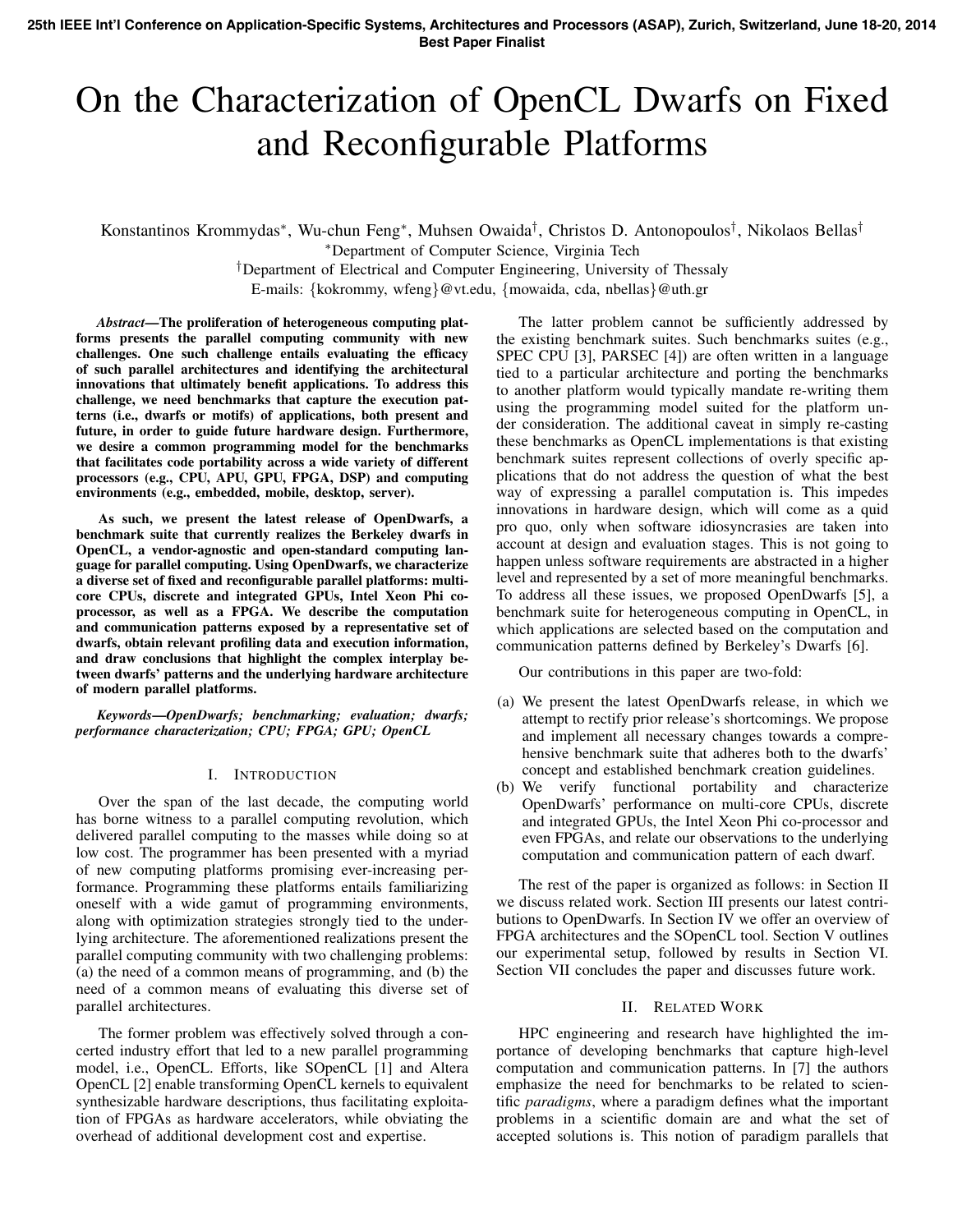TABLE I: Dwarf Instantiations in OpenDwarfs

| Dwarf                        | <b>Dwarf Instantiation</b>                        |
|------------------------------|---------------------------------------------------|
| Dense Linear Algebra         | LUD (LU Decomposition)                            |
| Sparse Matrix-Vector Matrix  | CSR (Compressed Sparse-Row Vector                 |
| Multiplication               | Multiplication)                                   |
| Graph Traversal              | BFS (Breadth-First Search)                        |
| Spectral Methods             | FFT (Fast Fourier Transform)                      |
| N-body Methods               | GEM (Electrostatic Surface Potential Calculation) |
| Structured Grid              | SRAD (Speckle Reducing Anisotropic Diffusion)     |
| <b>Unstructured Grid</b>     | CFD (Computational Fluid Dynamics)                |
| Combinational Logic          | CRC (Cyclic Redundancy Check)                     |
| Dynamic Programming          | NW (Needleman-Wunsch)                             |
| Backtrack & Branch and Bound | NO (N-Queens Solver)                              |
| Finite State Machine         | TDM (Temporal Data Mining)                        |
| <b>Graphical Models</b>      | HMM (Hidden Markov Model)                         |
| MapReduce                    | <b>StreamMR</b>                                   |

of the *computational dwarf*. A dwarf is an algorithmic method that encapsulates a specific computation and communication pattern. The seven original dwarfs, attributed to P. Colella's unpublished work, became known as *Berkeley's dwarfs*, after Asanovic et al. [6] formalized the dwarf concept and complemented the original set of dwarfs with six more. Based in part on the dwarfs, Keutzer et al. later attempted to define a pattern language for parallel programming [8].

The combination of the aforementioned works sets a concrete theoretical basis for benchmark suites. Following this path and based on the very same nature of the dwarfs and the global acceptance of OpenCL, our work on extending OpenDwarfs attempts to present an all-encompassing benchmark suite for heterogeneous computing. Such a benchmark suite, whose application selection delineates modern parallel application requirements, can constitute the basis for comparing and guiding hardware and architectural design. On a parallel path with OpenDwarfs, which was based on OpenCL from the onset, many existing benchmark suites were reimplemented in OpenCL and new ones were released (e.g., Rodinia [9], SHOC [10], Parboil [11]). Most of them were originally developed as GPU benchmarks and as such still carry optimizations that favor GPU platforms. This violates the *portability* requirement for benchmarks that mandates a lack of bias for one platform over another [6], [7] and prevents drawing broader conclusions with respect to hardware innovations. We attempt to address the above issues with our efforts in extending OpenDwarfs.

On the practical side of matters, benchmark suites are used for characterizing architectures. Both [9] and [10] discuss architectural differences between CPUs and GPUs on a higher level. Although not based on OpenCL kernels, a more detailed discussion on architectural features' implications with respect to algorithms and insight on future architectural design requirements is given in [12]. In this work, we complement prior research by characterizing OpenDwarfs on a diverse set of modern parallel architectures, including CPUs, APUs, discrete GPUs, the Intel Xeon Phi co-processor, as well as on FPGAs.

## III. OPENDWARFS BENCHMARK SUITE

OpenDwarfs is a benchmark suite that comprises 13 of the dwarfs, as defined in [6]. The dwarfs and their corresponding instantiations (i.e., applications) are shown in Table I. This OpenDwarfs release provides full coverage of the dwarfs, including more stable implementations of the *Finite State Machine* and *Backtrack & Branch and Bound* dwarfs. CSR (*Sparse Linear Algebra* dwarf) and CRC (*Combinational Logic* dwarf) have been extended to allow for a wider range of options, including running with varying work-group sizes or running the main kernel multiple times. We plan to propagate these changes to the rest of the dwarfs, as they can uncover potential performance issues for each of the dwarfs on devices of different capabilities.

One of the most important changes in this implementation of OpenDwarfs is related to the *uniformity* of optimization level across all dwarfs. More precisely, none of the dwarfs contains optimizations that would make a specific architecture more favorable than another. Use of shared memory, for instance, in many of the dwarfs in the previous OpenDwarfs release favored GPU architectures. Such favoritism limits the scope of a benchmark suite, as we discuss in Section II.

In order to enhance code uniformity, readability and usability for our benchmark suite, we have augmented the OpenDwarfs library of common functions. For example, we introduce more uniform error checking, while a set of common options can be used to select and initialize the appropriate OpenCL device at run-time. FPGA support for Altera FPGAs is offered, but currently limited to two of the dwarfs, due to lack of complete support of the OpenCL standard by the Altera OpenCL SDK, which requires certain alterations to the code for successful compilation and full FPGA compatibility [13]. We plan to provide full coverage in upcoming releases, but for completeness in the context of this work we use SOpenCL that enables full Xilinx FPGA OpenCL support.

#### IV. FPGA TECHNOLOGY AND SOPENCL

FPGAs (*field-programmable gate arrays*) are configured post-fabrication through configuration bits that specify the functionality of the configurable high-density arrays of uncommitted logic blocks and the routing channels between them. They offer the highest degree of flexibility in tailoring the architecture to match the application and avoid the traditional ISA-based von Neumann architecture followed by CPUs and GPUs. FPGAs are traditionally programmed using Hardware Description Languages (VHDL or Verilog), a time-consuming and laborious task that requires deep knowledge of low-level hardware details.

We use the SOpenCL tool [1] to automatically generate hardware accelerators for the OpenDwarf kernels, thus dramatically minimizing development time and increasing productivity. The SOpenCL front end is a source-to-source compiler that adjusts parallelism granularity of the OpenCL kernel to better match the hardware capabilities of the FPGA. The output of this stage is semantically equivalent C code at the work-group granularity. SOpenCL back-end flow is based on the LLVM compiler infrastructure [14], supports *bitwidth optimization*, *predication*, and *swing modulo scheduling* (SMS) and generates the synthesizable Verilog of the accelerator.

## V. EXPERIMENTAL SETUP

This section presents our experimental setup. First, we present the software setup and methodology used for collecting the results and discuss the hardware used in our experiments.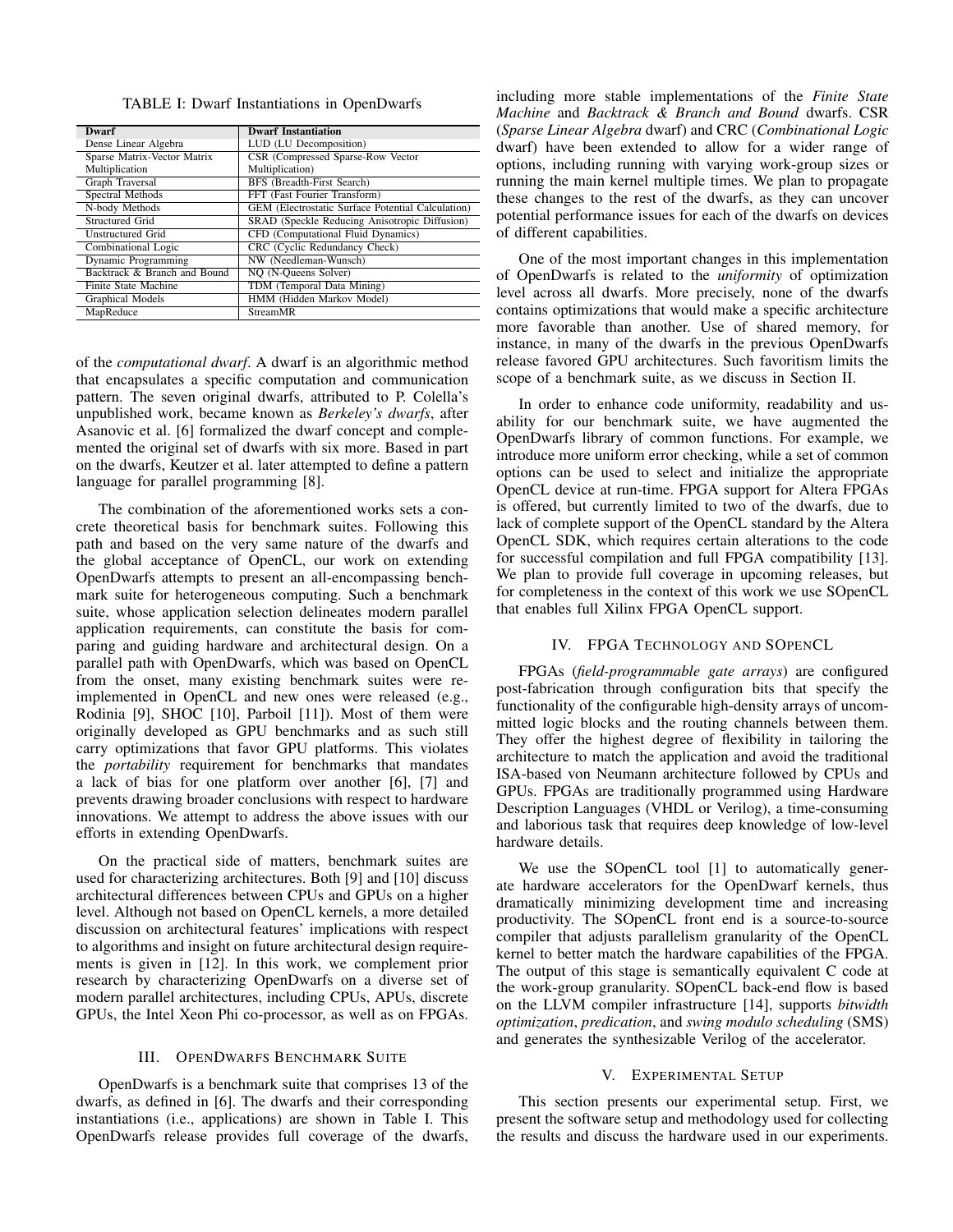| Model               | AMD Opteron | AMD Llano  | <b>AMD</b> Radeon | $AMD$ $A10-$       | <b>AMD</b> Radeon      | AMD Radeon             | Intel Xeon Phi |
|---------------------|-------------|------------|-------------------|--------------------|------------------------|------------------------|----------------|
|                     | 6272        | A8-3850    | HD 6550D          | 5800K              | <b>HD 7660D</b>        | HD 7970                | P1750          |
| Type                | <b>CPU</b>  | $CPIJ*$    | Integr. GPU*      | $CPI$ <sup>*</sup> | Integr. GPU*           | Discrete GPU           | Co-processor   |
| <b>Frequency</b>    | $2.1$ GHz   | $2.9$ GHz  | 600 MHz           | 3.8 GHz            | 800 MHz                | 925 MHz                | $1.09$ GHz     |
| Cores               | 16          | 4          | 5†                |                    | 6†                     | 32 <sub>1</sub>        | 61             |
| <b>Threads/core</b> |             |            | 5                 |                    | 4                      | 4                      | 4              |
| L1/L2/L3            | 16/2048/    | 64/1024/   | 8/128/            | 64/2048/-          | 8/128/                 | 16/768/                | 32/512/        |
| Cache (KB)          | 81921       | (per core) | $(L1$ per $CU)$   | (per 2 cores)      | $(L1 \text{ per } CU)$ | $(L1 \text{ per } CU)$ | (per core)     |
| SIMD (SP)           | 4-way       | 4-way      | $16$ -way         | 8-way              | $16$ -way              | $16$ -way              | $16$ -way      |
| <b>Process</b>      | 32nm        | 32nm       | 32nm              | 32nm               | 32nm                   | 32nm                   | 22nm           |
| <b>TDP</b>          | l 15W       | $100W*$    | $100W*$           | $100W*$            | $100W*$                | 210W                   | 300W           |
| <b>GFLOPS (SP)</b>  | 134.4       | 46.4       | 480               | 121.6              | 614.4                  | 3790                   | 2092.8         |

TABLE II: Configuration of the Target Fixed Architectures

*†* Compute Units (CU) *‡* L1: 16KBx16 data shared, L2: 2MBx8 shared, L3: 8MBx2 shared \* CPU and GPU fused on the same die, total TDP

#### TABLE III: OpenDwarfs Benchmark Test Parameters

| <b>Benchmark</b> | Problem Size and Index Space                |
|------------------|---------------------------------------------|
| <b>GEM</b>       | Input file & parameters: nucleosome 80 1 0. |
| NW               | Two protein sequences of 4096 letters each. |
| <b>SRAD</b>      | 2048x2048 FP matrix, 128 iterations.        |
| <b>RES</b>       | Graph: 248,730 nodes and 893,003 edges.     |

## *A. Software and experimental methodology*

For benchmarking our target architectures we use the latest release of OpenDwarfs (available for download at *https://github.com/opendwarfs/OpenDwarfs*). The CPU/G-PU/APU software environment consists of 64-bit Debian Linux 7.0 with kernel version 2.6.37, GCC 4.7.2 and AMD APP SDK 2.8. AMD GPU/APU drivers are AMD Catalyst 13.1. Intel Xeon Phi is hosted on a CentOS 6.3 environment with the Intel SDK for OpenCL applications XE 2013. For profiling we use AMD CodeXL 1.3 and Intel Vtune Amplifier XE 2013 for the CPU/GPU/APU and Intel Xeon Phi, respectively. In Table III we provide details about the subset of dwarf applications used and their input datasets and/or parameters. Kernel execution time and data transfer times are accounted for and measured by use of the corresponding OpenDwarfs timing infrastructure. In turn, the aforementioned infrastructure lies on the OpenCL events to provide accurate timing to a very fine granularity.

#### *B. Hardware*

In order to capture a wide range of parallel architectures, we pick a set of representative device types: a high-end multi-core CPU (AMD Opteron 6272) and a high-performance discrete GPU (AMD Radeon HD 7970). An integrated GPU (AMD Radeon HD 6550D) and a low-powered low-end CPU (A8-3850), both part of a heterogeneous Llano APU system (i.e., CPU and GPU fused on the same die), as well as a newer generation APU system (Trinity) comprising an A10- 5800K and an AMD Radeon HD 7660D integrated GPU. Finally, an Intel Xeon Phi co-processor. Details for each of the aforementioned architectures are given in Table II. To evaluate OpenDwarfs on FPGAs, we use the Xilinx Virtex-6 LX760 FPGA on a PCIe v2.1 board, which consumes approximately 50 W and contains 118560 logic slices. Each slice includes 4 LUTs and 8 flip-flops. FPGA clock frequency ranges from 150 to 200 MHz for all designs.

#### VI. RESULTS

Here we present our results of running a representative subset of the dwarfs on a wide array of parallel architectures.



Fig. 1: GEM

After we verify functional portability across all platforms, including the FPGA, we characterize the dwarfs and illustrate their utility in guiding architectural innovation, which is one of the main premises of the OpenDwarfs benchmark suite.

# *A. N-body Methods: GEM*

The n-body class of algorithms refers to those algorithms that are characterized by all-to-all computations within a set of particles (bodies). In the case of GEM, our n-body application, the electrostatic surface potential of a biomolecule is calculated as the sum of charges contributed by all atoms in the biomolecule due to their interaction with a specific surface vertex (two sets of bodies). In Figure 1 we illustrate the computation pattern of GEM and present the pseudocode running on the OpenCL host and device. Each work-item accumulates the potential at a single vertex due to every atom in the biomolecule. A number of work-groups (*BLOCKS=120* in our example) each having *blockDimX\*blockDimY* workitems (*4096* in our example) is launched, until all vertices' potential has been calculated.

GEM's computation pattern is regular, in that the same amount of computation is performed by each work-item in a work-group and no dependencies hinder computation continuity. Total execution time is mainly dependent on the maximum computation throughput. Computation itself is characterized by FP arithmetic, including (typically expensive) division and square root operations that constitute one of the main bottlenecks. Special hardware can provide low latency alternatives of these operations, albeit at the cost of minor accuracy loss that may or may not be acceptable for certain types of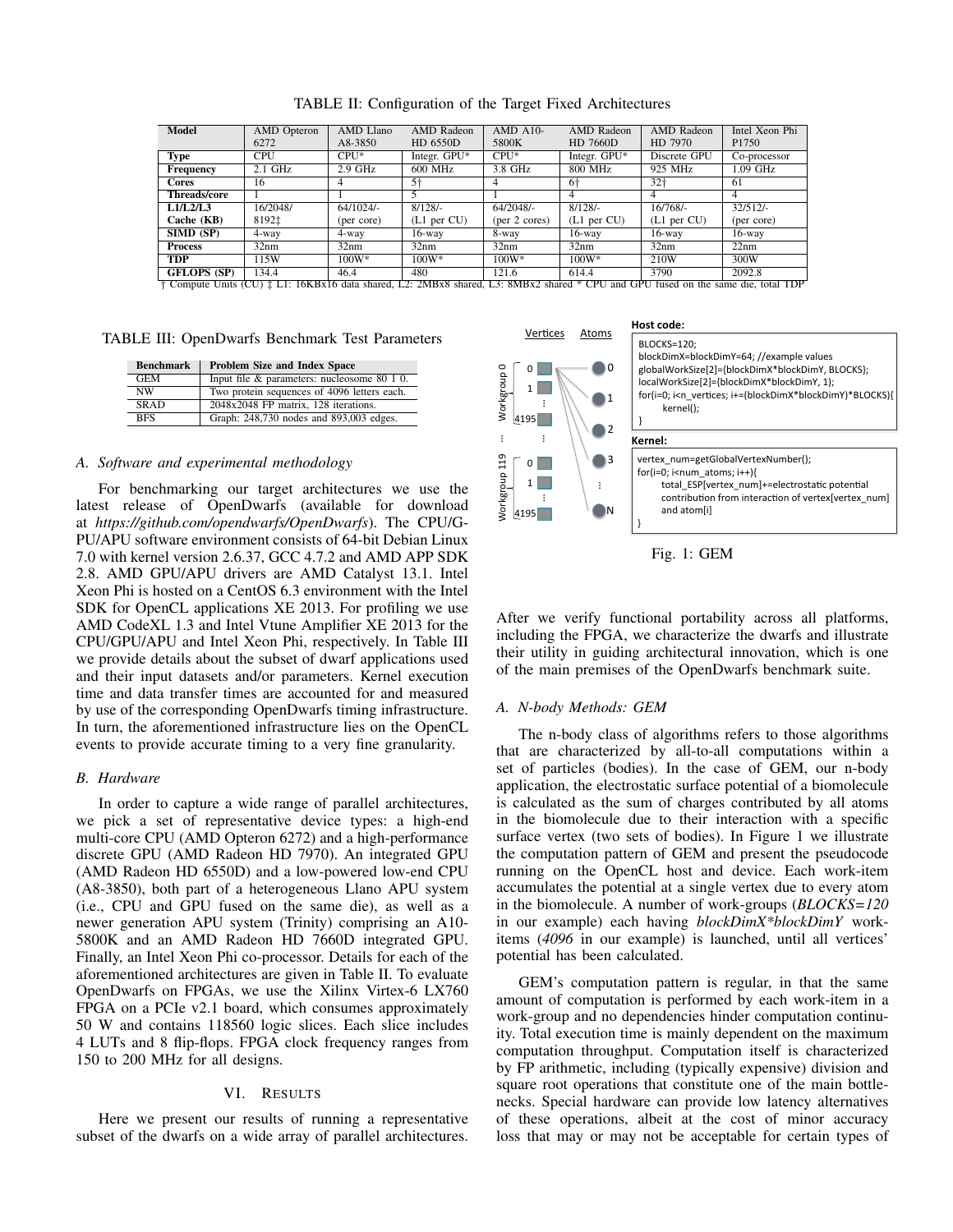

Fig. 2: Results: (a) GEM, (b) NW, (c) SRAD, (d) BFS

applications. Such fast math implementations are featured in many architectures and typically utilize look-up tables for fast calculations.

With respect to data accesses, atom data is accessed in a serial pattern, simultaneously by all work-items. This facilitates efficient utilization of cache memories available in each architecture. Figure 2 and Table II can assist in pinpointing which architectural features are important for satisfactory GEM performance: good FP performance and sufficient first level cache. With respect to the former, Opteron 6272 and A10-5800K CPUs reach about 130 GFLOPS and A8-3850 falls behind by a factor of 2.9, as defined by their number of cores, SIMD capability and core frequency. However, the cache hierarchy between the three CPU architectures is fundamentally different. Opteron 6272 has 16K of L1 cache per core, which is *shared* among all 16 cores. Given the computation and communication pattern of n-body dwarfs, such types of caches may be an efficient choice. Cache miss rates at this level (L1), are also indicative of the fact: A8-3850 with 64KB of dedicated L1 cache per core is characterized by a 0.55% L1 cache miss rate, with Opteron 6272 at 10.2% and A10- 5800K a higher 24.25%. Those data accesses that result in L1 cache misses are mostly served by L2 cache and rarely require expensive RAM memory accesses. Measured L2 cache miss rates are 4.5%, 0.18% and 0%, respectively, reflecting the L2 cache capability of the respective platforms (Table II). Of course, the absolute number of accesses to L2 cache, depend on the previous level's cache misses, so a smaller percentage on a platform, tells only part of the story if we plan to compare different platforms to each other. In cases where data accesses follow a predictable pattern, like in GEM, specialized hardware can predict what data is going to be needed and fetch it ahead

of time. Such *hardware prefetch* units are available - and of advanced maturity - in multi-core CPUs. This proactive loading of data can take place between the main memory and last level cache (LLC) or between different cache levels. In all three CPU platforms, a large number of prefetch instructions is emitted, as seen through profiling the appropriate counter, which, together with the regular data access patterns, verify the overall low L1 cache miss rates mentioned earlier.

Xeon Phi's execution is characterized by high vectorization intensity (12.84, the ideal being 16), which results from regular data access patterns and implies efficient auto-vectorization on behalf of the Intel OpenCL compiler and its *implicit vectorization module*. However, profiling reveals that the estimated latency impact is high indicating that the majority of L1 misses result in misses in L2 cache, too. This signifies the need for optimizations such as data reorganization and blocking for L2 cache, or the introduction of a more advanced hardware prefetch unit in future Xeon Phi editions - currently there is lack of automatic (i.e., hardware) prefetching to L1 cache (only main memory to L2 cache prefetching is supported). Further enhancement of the ring interconnect that allows efficient sharing of the dedicated (per core) L2 cache contents across cores would also assist in attaining better performance for the n-body dwarf. While Xeon Phi, lying between the multi-core CPU and many-core GPU paradigms, achieves good overall performance for this - unoptimized, architecture agnostic code implementation, it falls behind its theoretical maximum performance of nearly 2 TFLOPS.

With respect to GPU performance, raw FP performance is one of the deciding factors, as well. As a result HD 7970 performs the best and is characterized by the best occupancy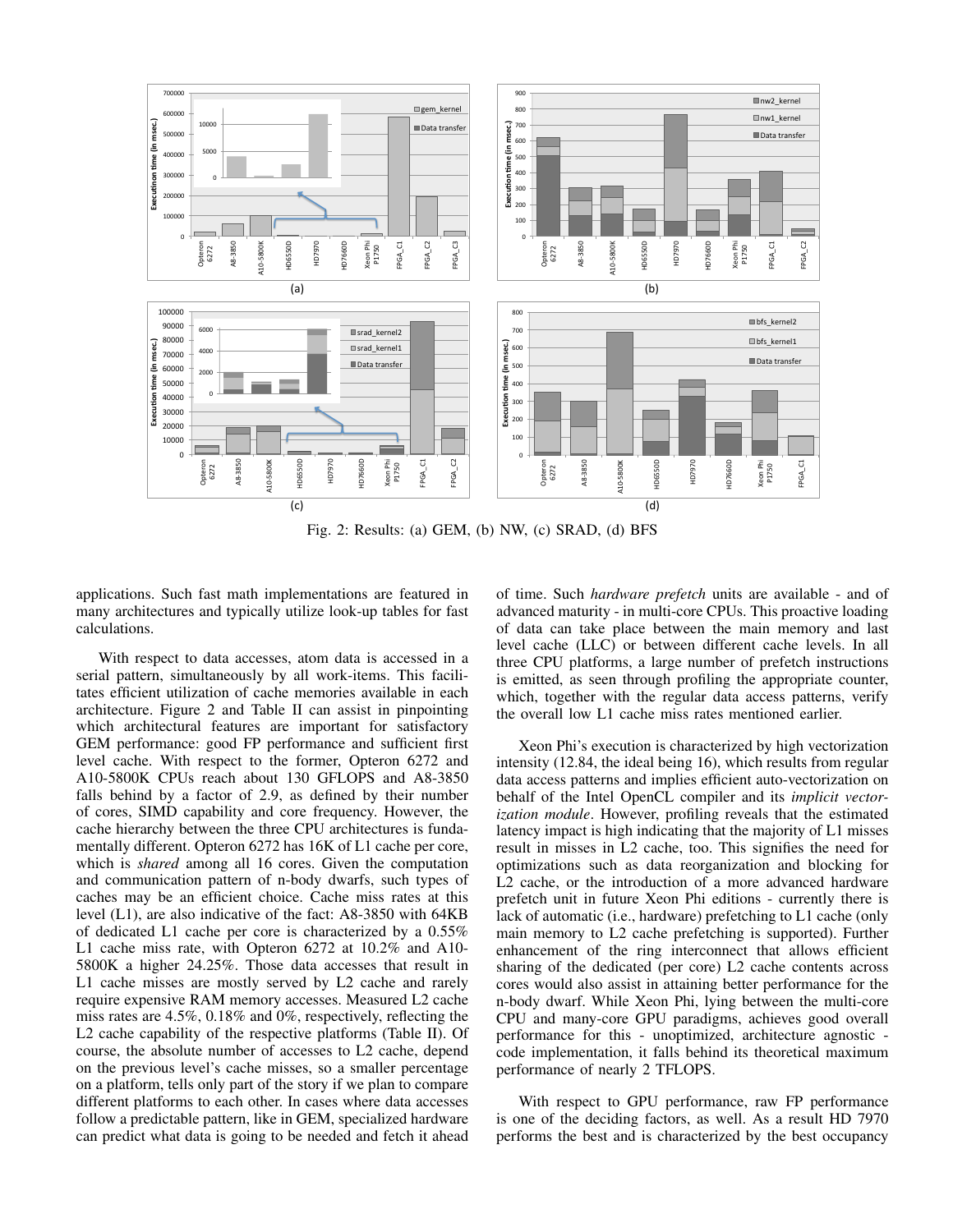

Fig. 3: Needleman-Wunsch

(70%), compared to 57.14% and 37.5% for HD 7660D and HD 6550D, respectively. In all three cases, cache hit rates are over 97% (reaching 99.96% for HD 7970, corroborating that our conclusions for the CPU cache architectures hold for GPUs, too, for this class of applications (i.e, n-body dwarf). Correspondingly, the measured percentage of memory unit stalls is held at low levels. In fact, the memory unit is kept busy for over 76% of the time for all three GPU architectures, including all extra fetches and writes and taking any cache or memory effects into account.

Although FPGAs are not made for FP performance, SOpenCL produces accelerators whose performance lies between that of CPUs and GPUs. SOpenCL instantiates modules for single-precision FP operations, such as division and square root. Partially unrolling the outer loop executed by each thread four times results in nearly 4-fold speedup (FPGA\_C2) compared to the base accelerator configuration (FPGA\_C1). Multiple accelerators can be instantiated and process in parallel different vertices on the grid, thus providing even higher speedup (FPGA\_C3).

## B. Dynamic Programming: Needleman-Wunsch (NW)

Dynamic programming is a programming method in which a complex problem is solved by decomposition into smaller subproblems. Combining the solutions to the subproblems provides the solution to the original problem. Our dynamic programming dwarf, Needleman-Wunsch, performs protein sequence alignment, i.e., attempts to identify the similarity level between two given strings of aminoacids. Figure 3 illustrates its computation pattern and two levels of parallelism. Each element of the 2D matrix depends on the values of its west, north and north-west neighbors. This set of dependencies limits available parallelism and enforces a wave-front computation pattern. On the first level blocks of computation (i.e., OpenCL work-groups) are launched across the anti-diagonal and on the second level, each of the work-group's work-items works on cells on each anti-diagonal. Available parallelism at each stage is variable, starting with a single work-group, increasing as we reach the main anti-diagonal and decreasing again as we reach the bottom right. Parallelism varies within each workgroup in a similar way, as shown in the respective figure, where a variable number of work-items work independently in parallel at each anti-diagonal's level. Needleman-Wunsch algorithm imposes significant synchronization overhead (repetitive barrier invocation within the kernel) and requires modest integer performance. Computations for each 2D matrix cell entail calculating an alignment score that depends on the three neighboring entries (west, north, northwest) and a max operation (i.e., nested if statements).

In algorithms like NW that are characterized by interand intra-work-group dependencies there are two big considerations. First, the overhead for repetitively launching a kernel (corresponding to inter-work-group synchronization), and second, the cost of the intra- work-group synchronization via barrier() or any other synchronization primitives. Introduction of system-wide (hardware) barriers would help to solve the former of the problems, while optimization of already existing intra-work-group synchronization primitives would be beneficial for this kind of applications for the latter case.

Memory accesses follow the same pattern as computation, i.e., for each element the west, north and northwest elements are loaded from the reference matrix. For each anti-diagonal  $m$  within a work-group (Figure 3) the updated data from antidiagonal  $m-1$  is used.

As we can observe, GPUs do not perform considerably better than the CPUs. In fact, Opteron 6272 surpasses all GPUs (and even Xeon Phi), when we only take kernel execution time into account. What needs to be emphasized in the case of algorithms, such as NW, is the variability in the characteristics of each kernel iteration. In Figure 6a we observe such variability for metrics like the percentage of the time the ALU is busy, the cache hit rate, the fetch unit is busy or stalled, on the HD 7660D. Similar behavior is observed in the case of HD 6550D. Most of these metrics can be observed to be a function of the number of active wavefronts in every kernel launch. For instance, cache hit follows an inverse-Ushaped curve, as do most of the aforementioned metrics. In both cases, occupancy is below 40% (25% for HD 6550D) and ALU packing efficiency barely reaches 50%, which indicates a mediocre job on behalf of the shader compiler in packing scalar and vector instructions as VLIW instructions of the Llano and Trinity integrated GPUs (i.e., HD 6550D and HD 7660D).

As expected, the FPGA performs the best when it comes to integer code, in which case, its performance lies closer to GPUs than to CPUs. Multiple accelerators (5 pairs) and fully unrolling the innermost loop deliver higher performance (FPGA\_C2) than a single pair (FPGA\_C1) and render the FPGA implementation the fastest choice for the dynamic programming dwarf. In the FPGA implementation of NW, the data fetches' pattern favors decoupling of the compute path from the data fetch & fetch address generation unit, as well as from the data store & store address generation unit. This allows aggressive data prefetching in buffers ahead of time of the actual data requests.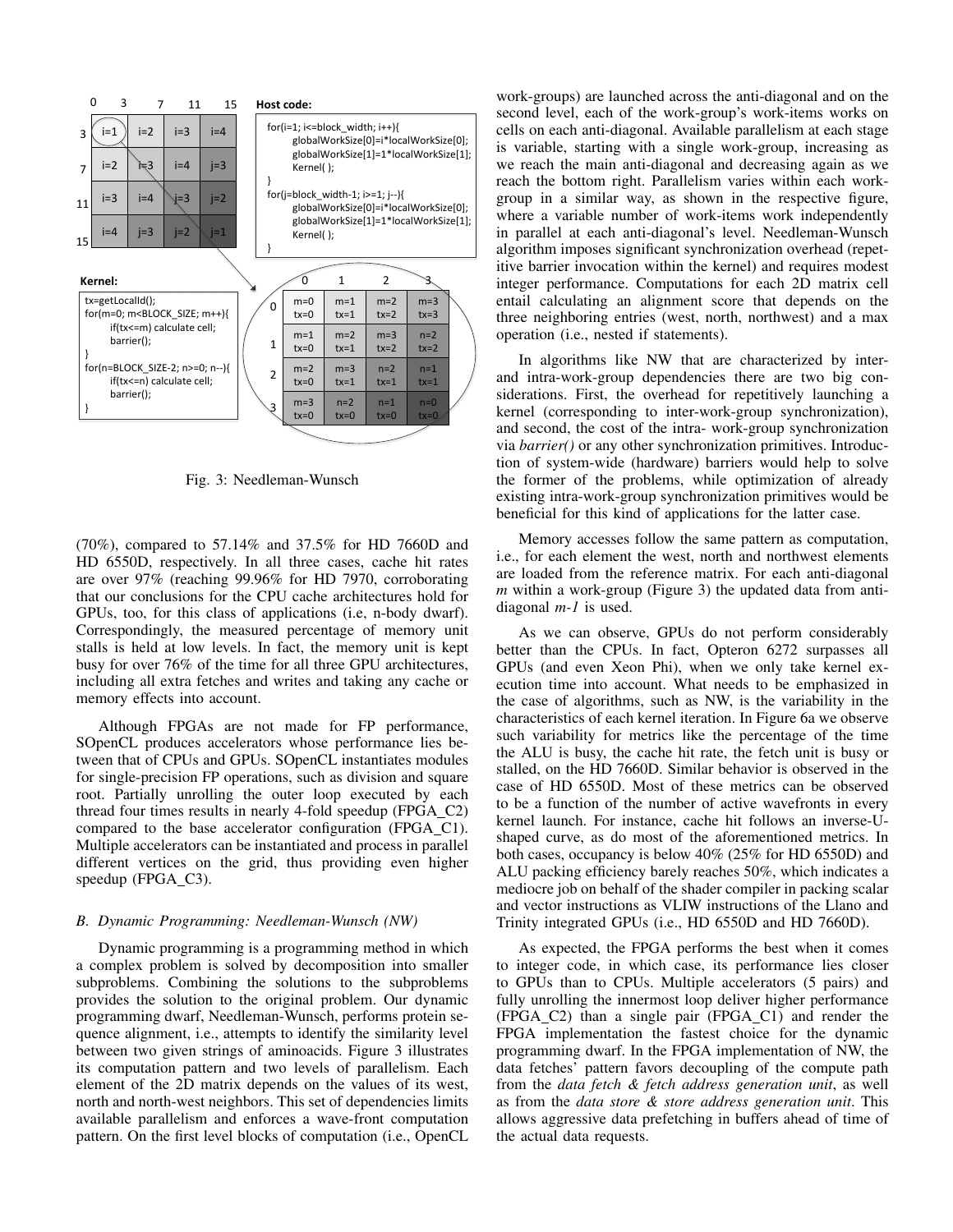#### Host code:

| Loop for iter number of iterations{             |
|-------------------------------------------------|
| calculate statistics for the region of interest |
| blockX=columns/BLOCK SIZE;                      |
| blockY=rows/BLOCK SIZE;                         |
| localWorkSize[2]={BLOCK SIZE, BLOCK SIZE};      |
| globalWorkSize[2]={blockX*localWorkSize[0],     |
| blockY*localWorkSize[1]};                       |
| $kernel1()$ ;                                   |
| kernel2();                                      |
|                                                 |

## Kernel1:

#### Kernel<sub>2</sub>:

(Each work-item (i,j) works on a 2D table element)  $cN = c[i][j];$ cS=c[north][j];  $cW = c[i][j];$ cE=c[i][east];  $\textsf{D=}\textsf{CN*dN[i][j]+}\textsf{cS*dS[i][j]+}\textsf{cW*dW[i][j]+}\textsf{cE*dE[i][j];}$ J[i][j]=J[i][j]+0.25\*lambda\*D;

#### Fig. 4: SRAD

## C. Structured Grids: Speckle Reducing Anisotropic Diffusion  $(SRAD)$

Structured grids refers to those algorithms in which computation proceeds as a series of grid update steps. It constitutes a separate class of algorithms from unstructured grids, in that the data is arranged in a regular grid of two or more dimensions (typically 2D or 3D). SRAD is a structured grids application that attempts to eliminate speckles (i.e., locally correlated noise) from images, following a partial differential equation approach. Figure 4 presents a high-level overview of the SRAD algorithm, without getting into the specific details (parameters, etc.) of the method. Performance is determined by FP compute power. The computational pattern is characterized by a mix of FP calculations including divisions, additions and multiplications. Many of the computations in both SRAD kernels are in the form:  $x = a * b + c * d + e * f + g * e$ . These computations can easily be transformed by the compiler to multiply-and-add operations. In such cases, special *fused multiply-and-add* units can offer a faster alternative to the typical series of separate multiplication and addition. While such units are already existent, more instances can be beneficial for the structured grids dwarf.

A series of if statements (simple in kernell, nested in kernel2) handles boundary conditions and different branches are taken by different work-items, potentially within the same work-group. Since boundaries constitute only a small part of the execution profile, especially for large datasets, these branches do not introduce significant divergence. In the case of CPU and Xeon Phi execution, branch misprediction rate never exceeded 1%, while on the GPUs VALUUtilization remained above 86% indicating a high number of active vector ALU threads in a wave and consequently minimal branch divergence and code serialization.

Following its computational pattern, memory access patterns in SRAD, as in all kinds of stencil computation, are localized and statically determined, an attribute that favors data parallelism. Although the data access pattern is a priori known, non-consecutive data accesses, prohibit ideal caching. As in the NW case, where data is accessed in a non-linear pattern, data locality is an issue here, too. Cache hit rates, especially for the GPUs, remain low (e.g., 33% for HD 7970). This leads to the memory unit being stalled for a large percentage of the execution time (e.g., 45% and 29% on average for HD 7970, for the two OpenCL kernels). Correspondingly, the vector and scalar ALU instruction units are busy for a small percentage of the total GPU execution time (about  $21\%$  and  $5.6\%$  for our example, on the two kernels on HD 7970). All this is highlighted by comparing performance across the three GPUs, and once more, indicates the need for advancements in the memory technology that would make fast, large caches more affordable for computer architects.

On the CPU and Xeon Phi side, large cache lines can afford to host more than one row of the 2D input data (depending on the input sequences' sizes). The huge L3 cache of Opteron 6272, along with its high core count, make it very efficient in executing this structured grid dwarf. In such algorithms, it is a balance between cache and compute power that distinguishes a good target architecture. Of course, depending on the input data set there are obvious trade-offs, as in the case of GPUs, which despite their poor cache performance are able to hide the latency by performing more computation simultaneously while waiting for the data to be available.

An FPGA implementation with a single pair of accelerators (one accelerator for each OpenCL kernel) offers performance worse even than that of the single-threaded Opteron 6272 execution (FPGA\_C1). This is attributed mainly to the complex FP operations FPGAs are notoriously inefficient at. Multiple instances of these pairs of accelerators (five pairs in FPGA\_C2) can process parts of the grid independently, bringing FPGA performance close to that of multicore CPUs. Different workgroups access separate portions of memory, hence multiple accelerators instances access different on-chip memories, keeping accelerators isolated and self-contained.

#### D. Graph Traversal: Breadth-First Search (BFS)

Graph traversal algorithms entail traversing a number of graph nodes and examining their characteristics. As a graph traversal application, we select a BFS implementation. BFS algorithms start from the root node and visit all the immediate neighbors. Subsequently, for each of these neighbors the corresponding (unvisited) neighbors are inspected, eventually leading to the traversal of the whole graph. BFS's computation pattern can be observed through a simple example (Figure 5), as well as by its host and device side pseudocode. The BFS algorithm's computation pattern is characterized by an *imbalanced* workload per kernel launch that depends on the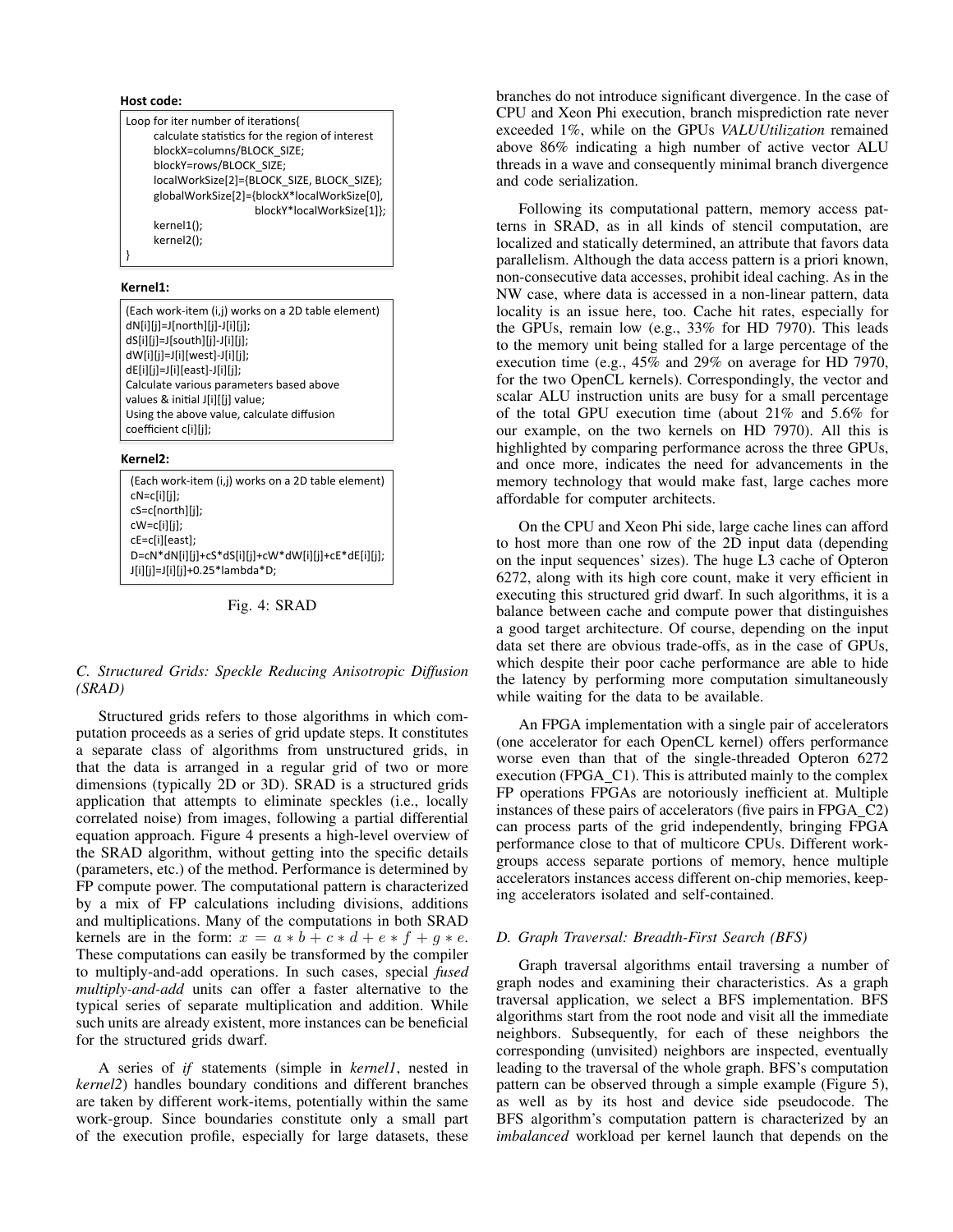



sum of the degrees  $deg(v_i)$  of the nodes at each level. For example (Figure 5),  $deg(v_0)=3$ , so only three work-items perform *actual* work in the first invocation of *kernel2*. Subsequently, *kernel1* has three working-items, as well. Second invocation of *kernel2* performs work on three nodes again  $(\text{deg}(v_1)+\text{deg}(v_2)+\text{deg}(v_3)=8$ , but nodes  $v_0$ ,  $v_1$ ,  $v_2$  have already been visited, so effective  $deg(v_1) + deg(v_2) + deg(v_3) = 3$ . Computation itself is negligible, being reduced to a simple addition with respect to each node's cost.

The way the algorithm works might lead to erroneous conclusions, if only occupancy and ALU utilization is taken into account, as in all three GPU cases it is over 95% and 88%, respectively (for both kernels). The problem lies in the fact that *not* all work-items perform useful work, and the fact that the kernels are characterized by reduced compute intensity (Figure 5). In such cases, up to a certain degree of problem size or for certain problem shapes, the number of compute units or frequency are not of paramount importance and highend cards, like HD 7970 are about as fast as an integrated GPU (e.g., HD 7660D). The above is highlighted by the hardware performance counters that indicate poor ALU packing (e.g., 36.1% and 38.9% for the two BFS OpenCL kernels, on HD 7660D). Similarly, for HD 7970, the vector ALU is busy only for 5% (approximate value across kernel iterations) of the GPU execution time, even if the number of active vector ALU threads in the wave is high (*VALUUtilization*: 88.8%).

For similar reasons, CPU execution performance is capped on Opteron 6272, which performs only marginally better than A8-3850. It is interesting to see that A10-5800K and even Xeon Phi, with 8- and 16-way SIMD are characterized by lack of performance scalability. Why performance of A10- 5800K is not *at least* similar to that of A8-3850 could not be pinpointed during profiling. However, in both A10-5800K and Xeon Phi cases, we found that the OpenCL compiler could not take advantage of the 256- and 512-bit wide vector unit, because of the very nature of graph traversal.

With respect to data accesses, BFS exhibits irregular access patterns. Each work-item accesses discontiguous memory locations, depending on the connectivity properties of the graph, i.e, how nodes of the current level being inspected are being connected to other nodes in the graph. Figure 5 is not only indicative of the resource utilization (work-items doing useful work), but of the inherent irregularity of memory accesses that depend on run-time assessed multiple levels of indirection, as well. Available caches' size define the cache hit rate, even in these cases, so HD 7970, which provides larger amounts of cache memory provides higher cache hit rates compared to the HD 7660D (varying for each kernel iteration, Figure 6b).

The FPGA implementation of BFS (FPGA\_C1) is the fastest across all tested platforms. While *kernel1* is not as fast as in the fastest of our GPU platforms, minimal execution time for *kernel2* and data transfer time render it the ideal platform for graph traversal, despite the dynamic memory access pattern causing the input streaming unit to be merged with the data path, eliminating the possibility of aggressive data prefetching.

## VII. CONCLUSIONS AND FUTURE WORK

In this paper we presented the latest release of OpenDwarfs, which provides enhancements upon the original OpenDwarfs benchmark suite. We verified functional portability of dwarfs across a multitude of parallel architectures and characterized a subset's performance with respect to specific architectural features. Computation and communication patterns of these dwarfs lead to diversified execution behaviors, thus corroborating the suitability of the dwarf concept as a means to characterize computer architectures. Based on dwarfs' underlying patterns and profiling we were able to provide insights tying specific architectural features of different parallel architectures to such patterns exposed by the dwarfs.

Future work with respect to the OpenDwarfs is multifaceted. We plan to: